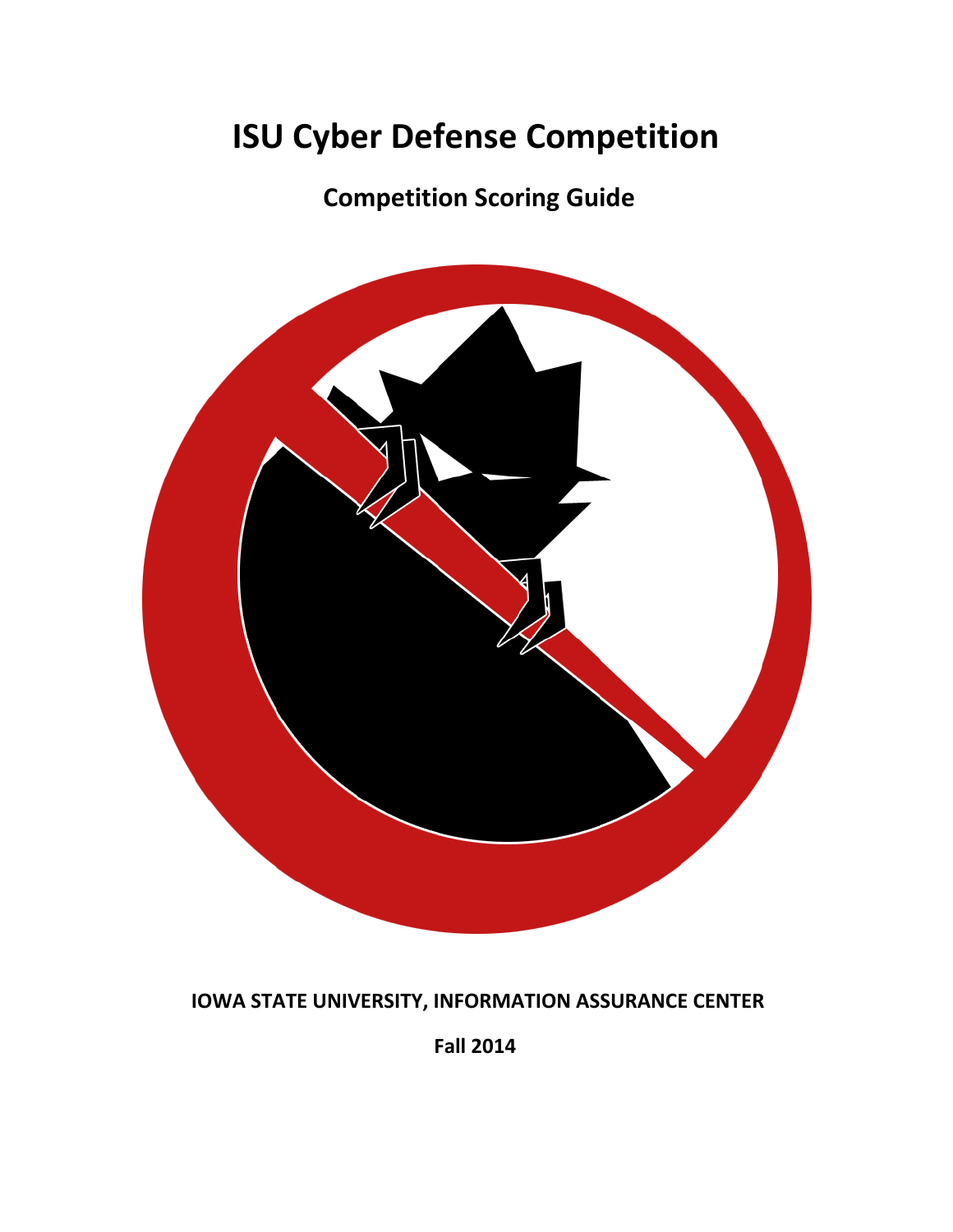# Scoring Weights and Categories

### Service Scans

*15% of overall score*

An automated service scanner, IScorE, will attempt to access your services every 5-10 minutes. You will receive points for each of the required services that IScorE sees working properly when each check runs.

Please see the scenario for further details on the requirements of each of these services.

#### Documentation

*10% of overall score*

- **Green Team Documentation** *(half of total documentation score)* Your team may turn in green team documentation which details how your users should access your network and its features. For more information, please reference the Rules document.
- **White Team Documentation** *(other half of total documentation score)* Your team may turn in white team documentation which details how you designed and implemented your network, including any security controls and preventative measures. For more information, please reference the Rules document.

#### Intrusion Reports

*5% of overall score*

Your team may turn in an intrusion summary report every two hours. For more information, please reference the Rules document.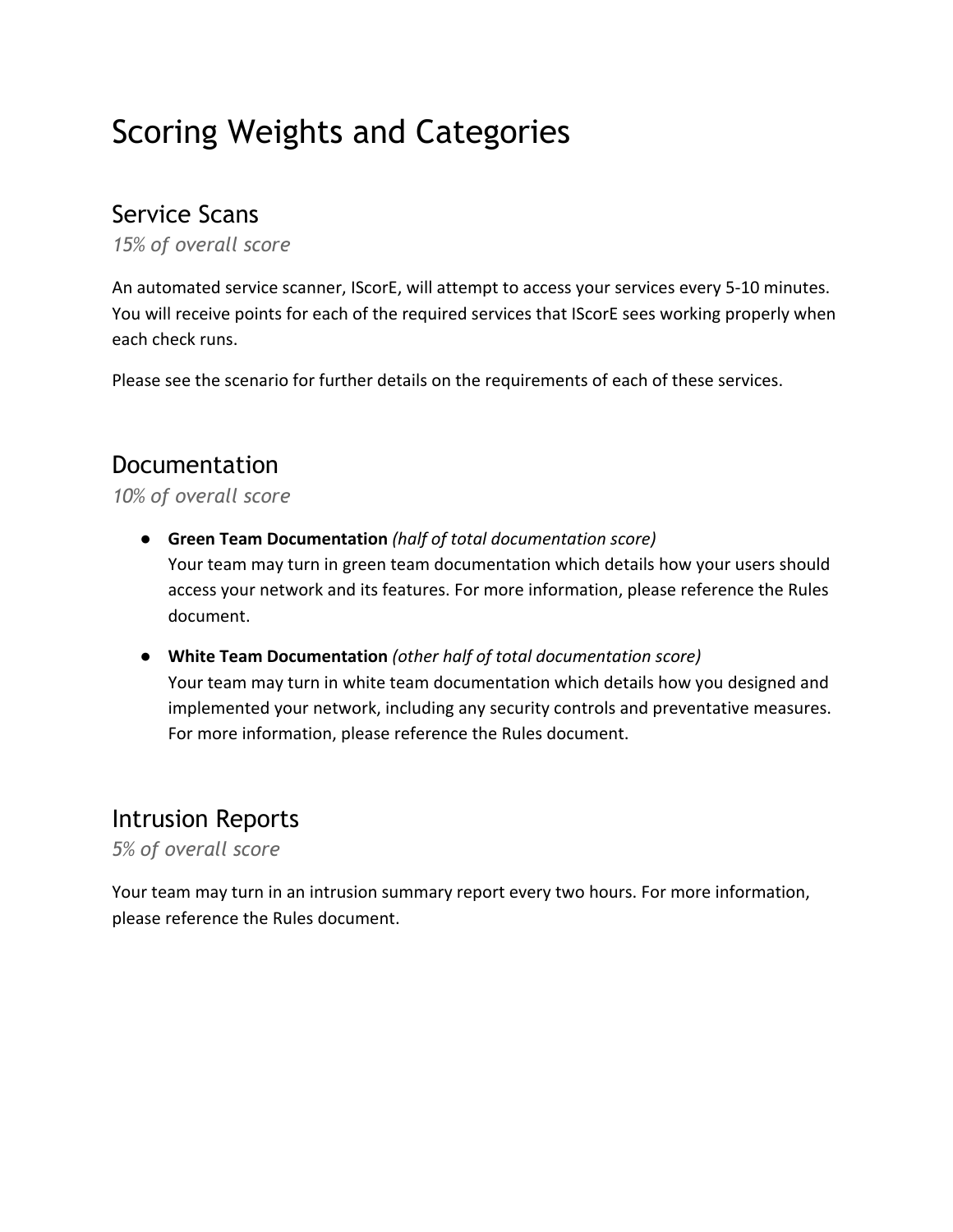# Red Team Evaluation Score

*10% of overall score*

Your red team score is computed based on three categories at the end of the competition. The "ideal" CDC team should have a perfect Red Team score.

- **0-100 points:** Did the team take appropriate measures to secure their network that would hold up in a real-world environment, both technically and politically (e.g., realistic limits on user accounts, appropriate intervention of user activities, not breaking functionality such as web-based file uploads, etc)?
- **0-100 points:** Did the team respond to attacks in a rational and appropriate manner that would be acceptable in a real-world situation, even if this was simply by having no response (e.g., not blocking large ranges of IP addresses, not killing users' sessions [whack-a-mole], not removing the users' web content)?
- **0-50 points:** The "non-arbitrary" catch all including: physical security, social engineering, overall conduct (removal of points for derogatory "messages" to red, white, green, or blue), or any other noteworthy factors.

### Red and Blue Flags

#### *30% of overall score*

The flags represent a malicious hacker's successful ability to write, read, or modify your mission-critical server data. Each flag is worth **50 points**. This score starts at full credit at the beginning of the competition, and is reduced by 50 points every time a flag is captured or planted.

Blue teams have the ability to earn back up to **25 points** of each of their lost flags. When a flag is captured or planted, the blue team has the option of describing exactly how their system was compromised, how the flag was planted or captured, and what they will do to prevent that from happening again in the future.

This earn-back system will be available to you on IScorE. The red team will see your submission and then subjectively give you 0-25 points depending on how well you have shown your understanding of the attack.

You may notice that flags are the single highest percentage out of all these categories. **Flags are super important... they can make or break the entire competition!**